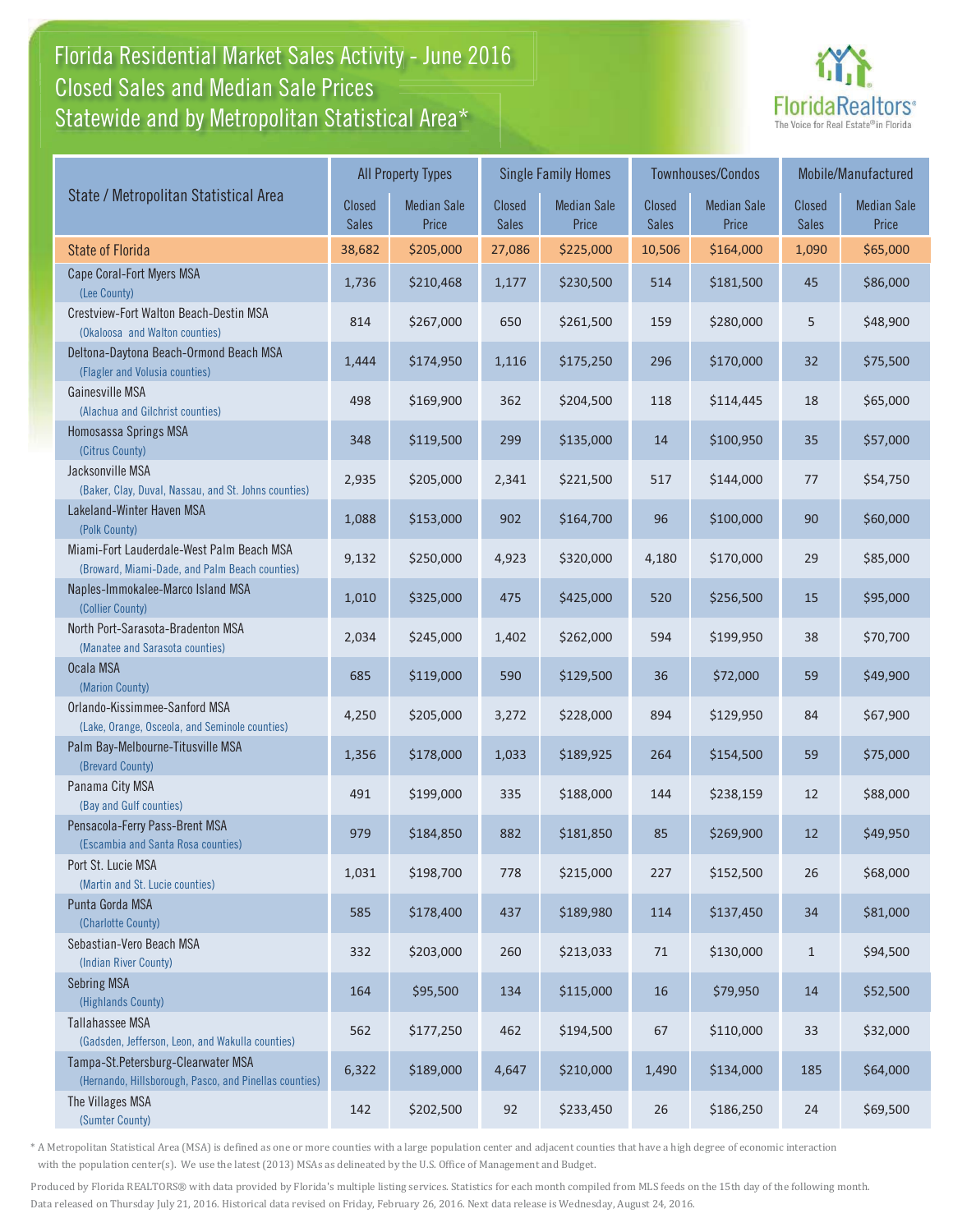### Florida Residential Market Sales Activity - June 2016 Listed by County-Closed Sales and Median Sale Prices



| County                     | <b>All Property Types</b>     |                             |                               | <b>Single Family Homes</b>  |                               | Townhouses/Condos           | Mobile/Manufactured           |                             |
|----------------------------|-------------------------------|-----------------------------|-------------------------------|-----------------------------|-------------------------------|-----------------------------|-------------------------------|-----------------------------|
|                            | <b>Closed</b><br><b>Sales</b> | <b>Median Sale</b><br>Price | <b>Closed</b><br><b>Sales</b> | <b>Median Sale</b><br>Price | <b>Closed</b><br><b>Sales</b> | <b>Median Sale</b><br>Price | <b>Closed</b><br><b>Sales</b> | <b>Median Sale</b><br>Price |
| Alachua County             | 480                           | \$170,000                   | 352                           | \$204,500                   | 118                           | \$114,445                   | 10                            | \$80,450                    |
| <b>Baker County</b>        | 28                            | \$135,000                   | 25                            | \$148,750                   | $\boldsymbol{0}$              | (No Sales)                  | 3                             | \$97,000                    |
| <b>Bay County</b>          | 459                           | \$199,988                   | 311                           | \$192,650                   | 137                           | \$238,180                   | 11                            | \$90,000                    |
| <b>Bradford County</b>     | 25                            | \$132,000                   | 24                            | \$137,300                   | $\mathbf{0}$                  | (No Sales)                  | $\mathbf{1}$                  | \$29,000                    |
| <b>Brevard County</b>      | 1,356                         | \$178,000                   | 1,033                         | \$189,925                   | 264                           | \$154,500                   | 59                            | \$75,000                    |
| <b>Broward County</b>      | 3,457                         | \$225,000                   | 1,805                         | \$325,000                   | 1,635                         | \$149,250                   | 17                            | \$87,000                    |
| <b>Calhoun County</b>      | $\overline{7}$                | \$65,000                    | 6                             | \$76,000                    | $\mathbf 0$                   | (No Sales)                  | $\mathbf{1}$                  | \$54,000                    |
| <b>Charlotte County</b>    | 585                           | \$178,400                   | 437                           | \$189,980                   | 114                           | \$137,450                   | 34                            | \$81,000                    |
| <b>Citrus County</b>       | 348                           | \$119,500                   | 299                           | \$135,000                   | 14                            | \$100,950                   | 35                            | \$57,000                    |
| <b>Clay County</b>         | 358                           | \$160,000                   | 301                           | \$180,000                   | 28                            | \$119,500                   | 29                            | \$42,000                    |
| <b>Collier County</b>      | 1,010                         | \$325,000                   | 475                           | \$425,000                   | 520                           | \$256,500                   | 15                            | \$95,000                    |
| <b>Columbia County</b>     | 66                            | \$128,000                   | 52                            | \$140,000                   | $\boldsymbol{0}$              | (No Sales)                  | 14                            | \$73,500                    |
| <b>DeSoto County</b>       | 24                            | \$82,500                    | 18                            | \$82,500                    | 4                             | \$87,500                    | $\overline{2}$                | \$33,750                    |
| <b>Dixie County</b>        | 20                            | \$84,000                    | 6                             | \$91,950                    | $\overline{2}$                | \$97,750                    | 12                            | \$61,500                    |
| <b>Duval County</b>        | 1,533                         | \$170,000                   | 1,240                         | \$185,000                   | 277                           | \$127,000                   | 16                            | \$53,000                    |
| <b>Escambia County</b>     | 506                           | \$169,800                   | 442                           | \$166,188                   | 61                            | \$269,900                   | 3                             | \$50,000                    |
| <b>Flagler County</b>      | 278                           | \$185,000                   | 220                           | \$188,000                   | 51                            | \$167,000                   | 7                             | \$72,900                    |
| <b>Franklin County</b>     | 33                            | \$290,000                   | 31                            | \$310,000                   | $\overline{2}$                | \$190,000                   | $\pmb{0}$                     | (No Sales)                  |
| <b>Gadsden County</b>      | 34                            | \$122,000                   | 29                            | \$142,000                   | $\pmb{0}$                     | (No Sales)                  | 5                             | \$20,154                    |
| <b>Gilchrist County</b>    | 18                            | \$117,500                   | 10                            | \$195,000                   | $\mathbf 0$                   | (No Sales)                  | 8                             | \$56,666                    |
| <b>Glades County</b>       | $\overline{4}$                | \$68,215                    | 3                             | \$72,000                    | $\mathbf 0$                   | (No Sales)                  | $\mathbf{1}$                  | \$44,000                    |
| <b>Gulf County</b>         | 32                            | \$182,000                   | 24                            | \$168,750                   | 7                             | \$230,000                   | $\mathbf{1}$                  | \$60,000                    |
| <b>Hamilton County</b>     | 6                             | \$91,000                    | 6                             | \$91,000                    | $\mathbf 0$                   | (No Sales)                  | $\mathbf 0$                   | (No Sales)                  |
| <b>Hardee County</b>       | 7                             | \$112,000                   | 6                             | \$110,500                   | $\pmb{0}$                     | (No Sales)                  | $\mathbf{1}$                  | \$165,000                   |
| <b>Hendry County</b>       | 9                             | \$105,000                   | 8                             | \$124,950                   | $\pmb{0}$                     | (No Sales)                  | $\mathbf{1}$                  | \$18,000                    |
| <b>Hernando County</b>     | 419                           | \$135,000                   | 357                           | \$143,500                   | 24                            | \$79,750                    | 38                            | \$68,950                    |
| <b>Highlands County</b>    | 164                           | \$95,500                    | 134                           | \$115,000                   | 16                            | \$79,950                    | 14                            | \$52,500                    |
| <b>Hillsborough County</b> | 2,417                         | \$212,000                   | 1,893                         | \$229,000                   | 496                           | \$139,000                   | 28                            | \$77,500                    |
| <b>Holmes County</b>       | 11                            | \$44,250                    | 10                            | \$36,000                    | 0                             | (No Sales)                  | $\mathbf{1}$                  | \$80,500                    |
| <b>Indian River County</b> | 332                           | \$203,000                   | 260                           | \$213,033                   | $71\,$                        | \$130,000                   | $\mathbf{1}$                  | \$94,500                    |
| Jackson County             | $37\,$                        | \$106,710                   | 32                            | \$110,500                   | 0                             | (No Sales)                  | 5                             | \$57,900                    |
| Jefferson County           | $11\,$                        | \$130,000                   | 10                            | \$147,500                   | $\boldsymbol{0}$              | (No Sales)                  | $\mathbf{1}$                  | \$20,053                    |
| Lafayette County           | $\mathsf{O}\xspace$           | (No Sales)                  | $\mathbf 0$                   | (No Sales)                  | $\pmb{0}$                     | (No Sales)                  | 0                             | (No Sales)                  |
| <b>Lake County</b>         | 648                           | \$184,645                   | 580                           | \$190,250                   | 27                            | \$135,000                   | 41                            | \$76,500                    |
| Lee County                 | 1,736                         | \$210,468                   | 1,177                         | \$230,500                   | 514                           | \$181,500                   | 45                            | \$86,000                    |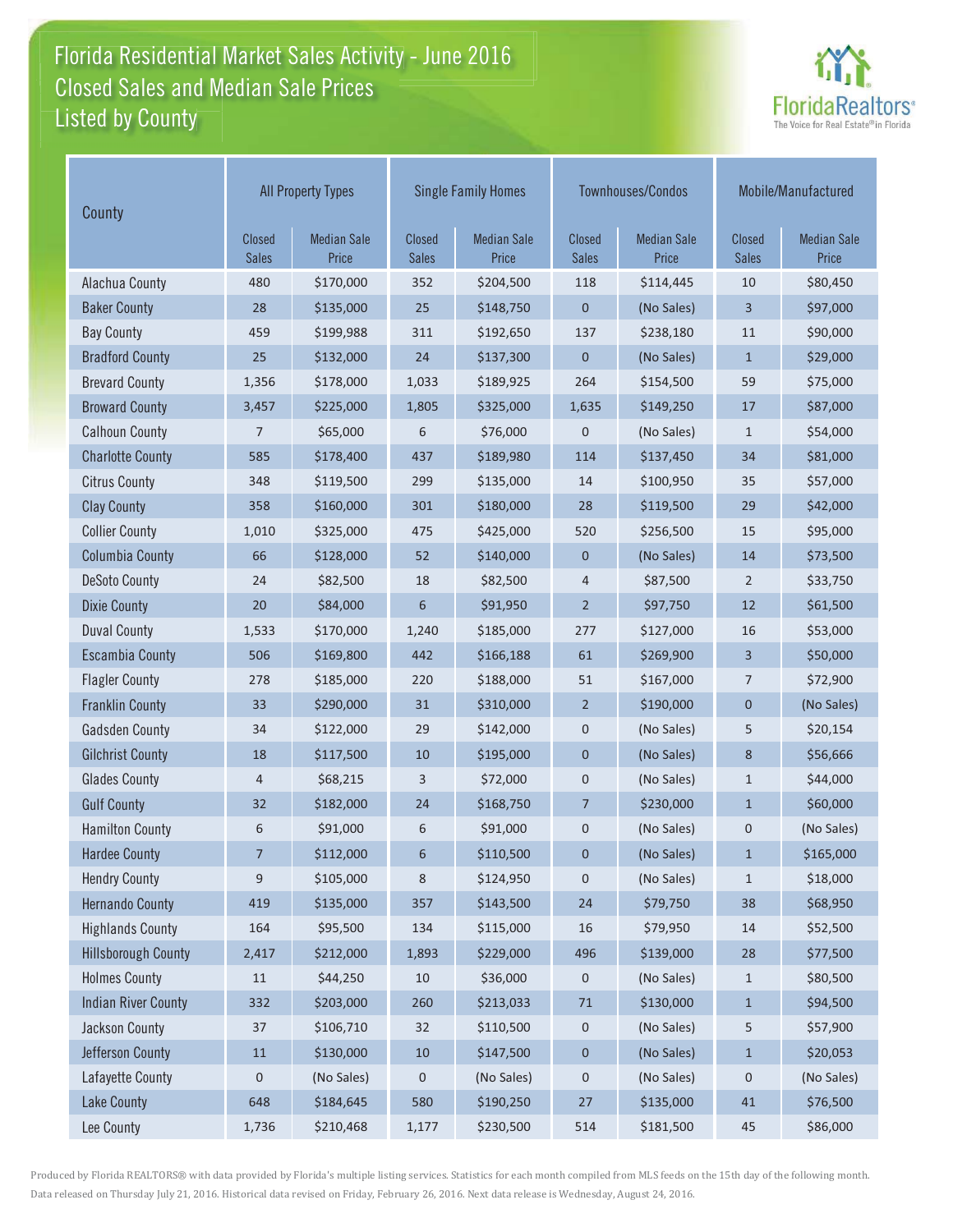# Florida Residential Market Sales Activity - June 2016 Closed Sales and Median Sale Prices  $\quad \equiv$ Listed by Zip Code (Grouped by County)\*



| County          | <b>Zip Code</b> | <b>All Property Types</b>     |                             | <b>Single Family Homes</b>    |                             |                               | Townhouses/Condos           | Mobile/Manufactured    |                             |
|-----------------|-----------------|-------------------------------|-----------------------------|-------------------------------|-----------------------------|-------------------------------|-----------------------------|------------------------|-----------------------------|
|                 |                 | <b>Closed</b><br><b>Sales</b> | <b>Median Sale</b><br>Price | <b>Closed</b><br><b>Sales</b> | <b>Median Sale</b><br>Price | <b>Closed</b><br><b>Sales</b> | <b>Median Sale</b><br>Price | Closed<br><b>Sales</b> | <b>Median Sale</b><br>Price |
| <b>Baker</b>    | 32087           | 3                             | \$21,000                    | 3                             | \$21,000                    | $\mathbf 0$                   | (No Sales)                  | $\boldsymbol{0}$       | (No Sales)                  |
| <b>Baker</b>    | 32234           | $\mathbf 0$                   | (No Sales)                  | $\mathbf 0$                   | (No Sales)                  | $\mathbf 0$                   | (No Sales)                  | $\mathbf 0$            | (No Sales)                  |
| Bay             | 32401           | 25                            | \$125,000                   | 20                            | \$137,500                   | 5                             | \$105,000                   | $\boldsymbol{0}$       | (No Sales)                  |
| Bay             | 32402           | $\theta$                      | (No Sales)                  | $\mathbf 0$                   | (No Sales)                  | $\mathbf 0$                   | (No Sales)                  | $\mathbf 0$            | (No Sales)                  |
| Bay             | 32403           | $\mathbf 0$                   | (No Sales)                  | $\mathbf 0$                   | (No Sales)                  | $\mathbf 0$                   | (No Sales)                  | $\mathbf 0$            | (No Sales)                  |
| Bay             | 32404           | 62                            | \$154,950                   | 61                            | \$155,000                   | $\mathbf 0$                   | (No Sales)                  | $\mathbf{1}$           | \$20,000                    |
| Bay             | 32405           | 41                            | \$169,000                   | 41                            | \$169,000                   | 0                             | (No Sales)                  | $\pmb{0}$              | (No Sales)                  |
| Bay             | 32406           | $\mathbf 0$                   | (No Sales)                  | $\mathbf 0$                   | (No Sales)                  | $\mathbf 0$                   | (No Sales)                  | $\mathbf 0$            | (No Sales)                  |
| Bay             | 32407           | 66                            | \$212,500                   | 33                            | \$195,000                   | 33                            | \$255,450                   | $\mathbf 0$            | (No Sales)                  |
| Bay             | 32408           | 101                           | \$205,000                   | 44                            | \$215,500                   | 53                            | \$205,000                   | $\overline{4}$         | \$116,925                   |
| Bay             | 32409           | 14                            | \$181,325                   | 11                            | \$257,500                   | $\mathbf 0$                   | (No Sales)                  | 3                      | \$86,000                    |
| Bay             | 32410           | $\theta$                      | (No Sales)                  | $\mathbf 0$                   | (No Sales)                  | $\mathbf 0$                   | (No Sales)                  | $\mathbf 0$            | (No Sales)                  |
| Bay             | 32411           | 0                             | (No Sales)                  | $\mathbf 0$                   | (No Sales)                  | $\pmb{0}$                     | (No Sales)                  | $\pmb{0}$              | (No Sales)                  |
| Bay             | 32412           | $\mathbf 0$                   | (No Sales)                  | $\mathbf 0$                   | (No Sales)                  | $\pmb{0}$                     | (No Sales)                  | $\mathbf 0$            | (No Sales)                  |
| Bay             | 32413           | 83                            | \$249,900                   | 46                            | \$242,389                   | 35                            | \$259,900                   | $\overline{2}$         | \$82,500                    |
| Bay             | 32417           | $\theta$                      | (No Sales)                  | $\mathbf 0$                   | (No Sales)                  | $\mathbf 0$                   | (No Sales)                  | $\mathbf 0$            | (No Sales)                  |
| Bay             | 32437           | $\mathbf 0$                   | (No Sales)                  | $\mathbf 0$                   | (No Sales)                  | $\pmb{0}$                     | (No Sales)                  | $\pmb{0}$              | (No Sales)                  |
| <b>Bay</b>      | 32438           | $\mathbf 0$                   | (No Sales)                  | $\pmb{0}$                     | (No Sales)                  | $\mathbf 0$                   | (No Sales)                  | $\mathbf 0$            | (No Sales)                  |
| Bay             | 32444           | 47                            | \$226,500                   | 47                            | \$226,500                   | 0                             | (No Sales)                  | $\boldsymbol{0}$       | (No Sales)                  |
| Bay             | 32456           | 15                            | \$259,900                   | $\overline{4}$                | \$230,375                   | 11                            | \$284,000                   | $\mathbf 0$            | (No Sales)                  |
| Bay             | 32461           | $\mathbf 0$                   | (No Sales)                  | $\mathbf 0$                   | (No Sales)                  | 0                             | (No Sales)                  | $\mathbf 0$            | (No Sales)                  |
| <b>Bay</b>      | 32462           | $\mathbf 0$                   | (No Sales)                  | $\overline{0}$                | (No Sales)                  | $\mathbf 0$                   | (No Sales)                  | $\overline{0}$         | (No Sales)                  |
| Bay             | 32466           | 5                             | \$132,000                   | 4                             | \$166,000                   | 0                             | (No Sales)                  | $\mathbf{1}$           | \$60,000                    |
| <b>Bradford</b> | 32042           | $\mathbf 0$                   | (No Sales)                  | $\mathbf 0$                   | (No Sales)                  | $\mathbf 0$                   | (No Sales)                  | $\mathbf 0$            | (No Sales)                  |
| <b>Bradford</b> | 32044           | $\mathbf 1$                   | \$263,000                   | $\mathbf{1}$                  | \$263,000                   | $\boldsymbol{0}$              | (No Sales)                  | $\mathbf 0$            | (No Sales)                  |
| <b>Bradford</b> | 32054           | $\mathbf 0$                   | (No Sales)                  | 0                             | (No Sales)                  | $\mathbf 0$                   | (No Sales)                  | 0                      | (No Sales)                  |
| <b>Bradford</b> | 32058           | 3                             | \$29,000                    | $\overline{2}$                | \$133,250                   | 0                             | (No Sales)                  | $\mathbf{1}$           | \$29,000                    |
| <b>Bradford</b> | 32083           | 0                             | (No Sales)                  | 0                             | (No Sales)                  | $\mathbf 0$                   | (No Sales)                  | 0                      | (No Sales)                  |
| <b>Bradford</b> | 32091           | 16                            | \$116,450                   | 16                            | \$116,450                   | 0                             | (No Sales)                  | 0                      | (No Sales)                  |
| <b>Bradford</b> | 32622           | $\mathbf{1}$                  | \$150,000                   | $\mathbf{1}$                  | \$150,000                   | 0                             | (No Sales)                  | $\bf{0}$               | (No Sales)                  |
| <b>Bradford</b> | 32656           | $\overline{2}$                | \$163,500                   | $\overline{2}$                | \$163,500                   | 0                             | (No Sales)                  | 0                      | (No Sales)                  |
| <b>Bradford</b> | 32666           | $\overline{2}$                | \$207,000                   | $\overline{c}$                | \$207,000                   | $\mathbf 0$                   | (No Sales)                  | $\bf{0}$               | (No Sales)                  |
| <b>Bradford</b> | 32694           | $\mathbf 0$                   | (No Sales)                  | $\boldsymbol{0}$              | (No Sales)                  | $\mathbf 0$                   | (No Sales)                  | $\mathbf 0$            | (No Sales)                  |
| <b>Brevard</b>  | 32754           | 22                            | \$139,500                   | 20                            | \$150,500                   | $\mathbf 0$                   | (No Sales)                  | $\overline{2}$         | \$102,500                   |
| <b>Brevard</b>  | 32775           | 0                             | (No Sales)                  | 0                             | (No Sales)                  | 0                             | (No Sales)                  | 0                      | (No Sales)                  |
| <b>Brevard</b>  | 32780           | 69                            | \$144,000                   | 51                            | \$170,001                   | 17                            | \$68,000                    | $\mathbf{1}$           | \$67,500                    |
| <b>Brevard</b>  | 32781           | $\mathbf 0$                   | (No Sales)                  | $\boldsymbol{0}$              | (No Sales)                  | $\mathbf 0$                   | (No Sales)                  | $\mathbf 0$            | (No Sales)                  |
| <b>Brevard</b>  | 32783           | $\boldsymbol{0}$              | (No Sales)                  | $\bf{0}$                      | (No Sales)                  | $\pmb{0}$                     | (No Sales)                  | 0                      | (No Sales)                  |

\* Statistics for each listed zip code are presented only for the portion of the zip code located inside the county specified.

As a result, some zip codes will appear in this list more than once if they cover areas in more than one county.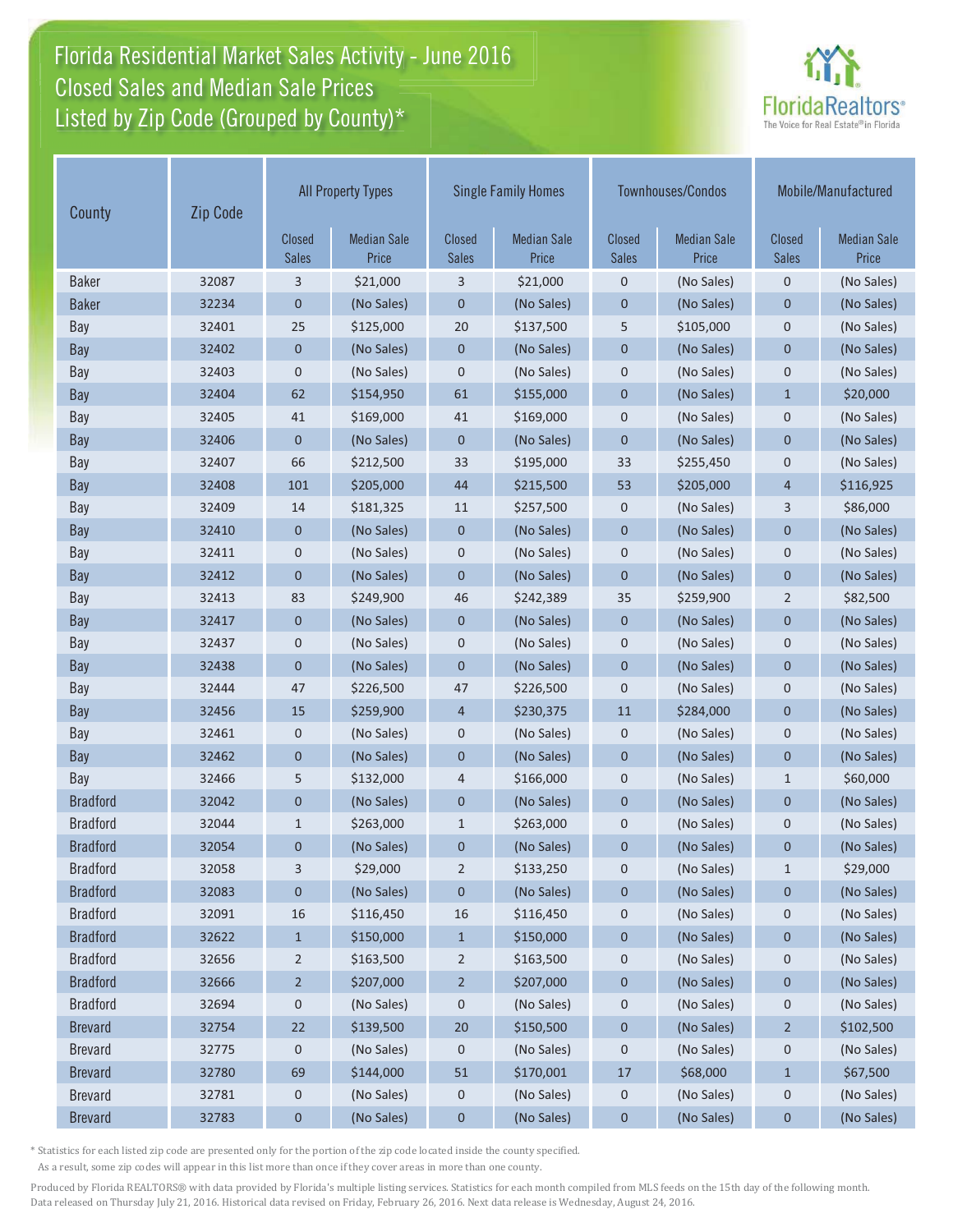# Florida Residential Market Sales Activity - June 2016 Closed Sales and Median Sale Prices  $\quad \equiv$ Listed by Zip Code (Grouped by County)\*



| County         | Zip Code |                               | <b>All Property Types</b>   | <b>Single Family Homes</b>    |                             | <b>Townhouses/Condos</b> |                             | Mobile/Manufactured    |                             |
|----------------|----------|-------------------------------|-----------------------------|-------------------------------|-----------------------------|--------------------------|-----------------------------|------------------------|-----------------------------|
|                |          | <b>Closed</b><br><b>Sales</b> | <b>Median Sale</b><br>Price | <b>Closed</b><br><b>Sales</b> | <b>Median Sale</b><br>Price | Closed<br><b>Sales</b>   | <b>Median Sale</b><br>Price | Closed<br><b>Sales</b> | <b>Median Sale</b><br>Price |
| <b>Brevard</b> | 32796    | 45                            | \$120,500                   | 39                            | \$128,000                   | 6                        | \$59,450                    | $\mathbf 0$            | (No Sales)                  |
| <b>Brevard</b> | 32815    | 0                             | (No Sales)                  | 0                             | (No Sales)                  | $\mathbf 0$              | (No Sales)                  | 0                      | (No Sales)                  |
| <b>Brevard</b> | 32899    | 0                             | (No Sales)                  | 0                             | (No Sales)                  | $\mathbf 0$              | (No Sales)                  | $\mathbf 0$            | (No Sales)                  |
| <b>Brevard</b> | 32901    | 45                            | \$175,000                   | 41                            | \$178,000                   | $\overline{4}$           | \$107,400                   | $\mathbf{0}$           | (No Sales)                  |
| <b>Brevard</b> | 32902    | 0                             | (No Sales)                  | 0                             | (No Sales)                  | $\mathbf 0$              | (No Sales)                  | $\mathbf 0$            | (No Sales)                  |
| <b>Brevard</b> | 32903    | 43                            | \$340,000                   | 21                            | \$429,900                   | 22                       | \$255,000                   | $\mathbf{0}$           | (No Sales)                  |
| <b>Brevard</b> | 32904    | 76                            | \$208,500                   | 64                            | \$221,500                   | $\overline{7}$           | \$97,000                    | 5                      | \$57,000                    |
| <b>Brevard</b> | 32905    | 59                            | \$100,000                   | 40                            | \$125,500                   | 14                       | \$66,500                    | 5                      | \$68,000                    |
| <b>Brevard</b> | 32906    | 0                             | (No Sales)                  | 0                             | (No Sales)                  | $\mathbf 0$              | (No Sales)                  | 0                      | (No Sales)                  |
| <b>Brevard</b> | 32907    | 101                           | \$143,000                   | 94                            | \$144,950                   | $\mathbf{0}$             | (No Sales)                  | $\overline{7}$         | \$35,000                    |
| <b>Brevard</b> | 32908    | 39                            | \$147,500                   | 39                            | \$147,500                   | $\mathbf 0$              | (No Sales)                  | $\mathbf 0$            | (No Sales)                  |
| <b>Brevard</b> | 32909    | 80                            | \$167,500                   | 79                            | \$168,000                   | $1\,$                    | \$165,000                   | $\mathbf 0$            | (No Sales)                  |
| <b>Brevard</b> | 32910    | 0                             | (No Sales)                  | 0                             | (No Sales)                  | $\mathbf 0$              | (No Sales)                  | $\mathbf 0$            | (No Sales)                  |
| <b>Brevard</b> | 32911    | $\mathbf 0$                   | (No Sales)                  | $\mathbf 0$                   | (No Sales)                  | $\mathbf 0$              | (No Sales)                  | $\mathbf 0$            | (No Sales)                  |
| <b>Brevard</b> | 32912    | 0                             | (No Sales)                  | 0                             | (No Sales)                  | $\mathbf 0$              | (No Sales)                  | 0                      | (No Sales)                  |
| <b>Brevard</b> | 32919    | $\mathbf 0$                   | (No Sales)                  | $\pmb{0}$                     | (No Sales)                  | $\mathbf 0$              | (No Sales)                  | $\mathbf 0$            | (No Sales)                  |
| <b>Brevard</b> | 32920    | 33                            | \$155,000                   | $\overline{2}$                | \$243,500                   | 31                       | \$155,000                   | $\mathbf 0$            | (No Sales)                  |
| <b>Brevard</b> | 32922    | 20                            | \$53,738                    | 14                            | \$69,950                    | 5                        | \$41,000                    | $\mathbf{1}$           | \$13,750                    |
| <b>Brevard</b> | 32923    | 0                             | (No Sales)                  | $\boldsymbol{0}$              | (No Sales)                  | $\mathbf 0$              | (No Sales)                  | $\mathbf 0$            | (No Sales)                  |
| <b>Brevard</b> | 32924    | $\overline{0}$                | (No Sales)                  | $\overline{0}$                | (No Sales)                  | $\mathbf{0}$             | (No Sales)                  | $\overline{0}$         | (No Sales)                  |
| <b>Brevard</b> | 32925    | $\mathbf 0$                   | (No Sales)                  | 0                             | (No Sales)                  | $\mathbf 0$              | (No Sales)                  | $\mathbf 0$            | (No Sales)                  |
| <b>Brevard</b> | 32926    | 41                            | \$149,900                   | 33                            | \$179,000                   | $\mathbf{1}$             | \$79,000                    | $\overline{7}$         | \$62,000                    |
| <b>Brevard</b> | 32927    | 53                            | \$147,500                   | 50                            | \$148,570                   | $\overline{2}$           | \$101,500                   | $\mathbf{1}$           | \$33,750                    |
| <b>Brevard</b> | 32931    | 60                            | \$232,000                   | 14                            | \$312,500                   | 46                       | \$211,000                   | $\mathbf 0$            | (No Sales)                  |
| <b>Brevard</b> | 32932    | 0                             | (No Sales)                  | $\boldsymbol{0}$              | (No Sales)                  | $\mathbf 0$              | (No Sales)                  | $\mathbf 0$            | (No Sales)                  |
| <b>Brevard</b> | 32934    | 33                            | \$284,000                   | 30                            | \$296,000                   | $\overline{2}$           | \$141,950                   | $\mathbf{1}$           | \$67,500                    |
| <b>Brevard</b> | 32935    | 90                            | \$153,250                   | 65                            | \$164,000                   | 25                       | \$126,000                   | 0                      | (No Sales)                  |
| <b>Brevard</b> | 32936    | 0                             | (No Sales)                  | 0                             | (No Sales)                  | $\mathbf 0$              | (No Sales)                  | 0                      | (No Sales)                  |
| <b>Brevard</b> | 32937    | 73                            | \$270,000                   | 40                            | \$270,250                   | 33                       | \$269,000                   | 0                      | (No Sales)                  |
| <b>Brevard</b> | 32940    | 126                           | \$289,000                   | 113                           | \$299,450                   | 13                       | \$165,000                   | $\pmb{0}$              | (No Sales)                  |
| <b>Brevard</b> | 32941    | 0                             | (No Sales)                  | $\mathbf 0$                   | (No Sales)                  | 0                        | (No Sales)                  | 0                      | (No Sales)                  |
| <b>Brevard</b> | 32949    | 7                             | \$315,000                   | 7                             | \$315,000                   | $\pmb{0}$                | (No Sales)                  | $\pmb{0}$              | (No Sales)                  |
| <b>Brevard</b> | 32950    | 6                             | \$279,500                   | 6                             | \$279,500                   | $\mathbf 0$              | (No Sales)                  | $\mathbf 0$            | (No Sales)                  |
| <b>Brevard</b> | 32951    | 29                            | \$350,000                   | 15                            | \$380,000                   | 11                       | \$325,000                   | 3                      | \$119,000                   |
| <b>Brevard</b> | 32952    | 40                            | \$287,500                   | 38                            | \$287,500                   | $\overline{2}$           | \$215,000                   | $\mathbf 0$            | (No Sales)                  |
| <b>Brevard</b> | 32953    | 45                            | \$240,000                   | 36                            | \$248,000                   | 9                        | \$117,000                   | $\pmb{0}$              | (No Sales)                  |
| <b>Brevard</b> | 32954    | 0                             | (No Sales)                  | 0                             | (No Sales)                  | 0                        | (No Sales)                  | 0                      | (No Sales)                  |
| <b>Brevard</b> | 32955    | 89                            | \$195,000                   | 76                            | \$220,450                   | 13                       | \$142,000                   | $\pmb{0}$              | (No Sales)                  |

\* Statistics for each listed zip code are presented only for the portion of the zip code located inside the county specified.

As a result, some zip codes will appear in this list more than once if they cover areas in more than one county.